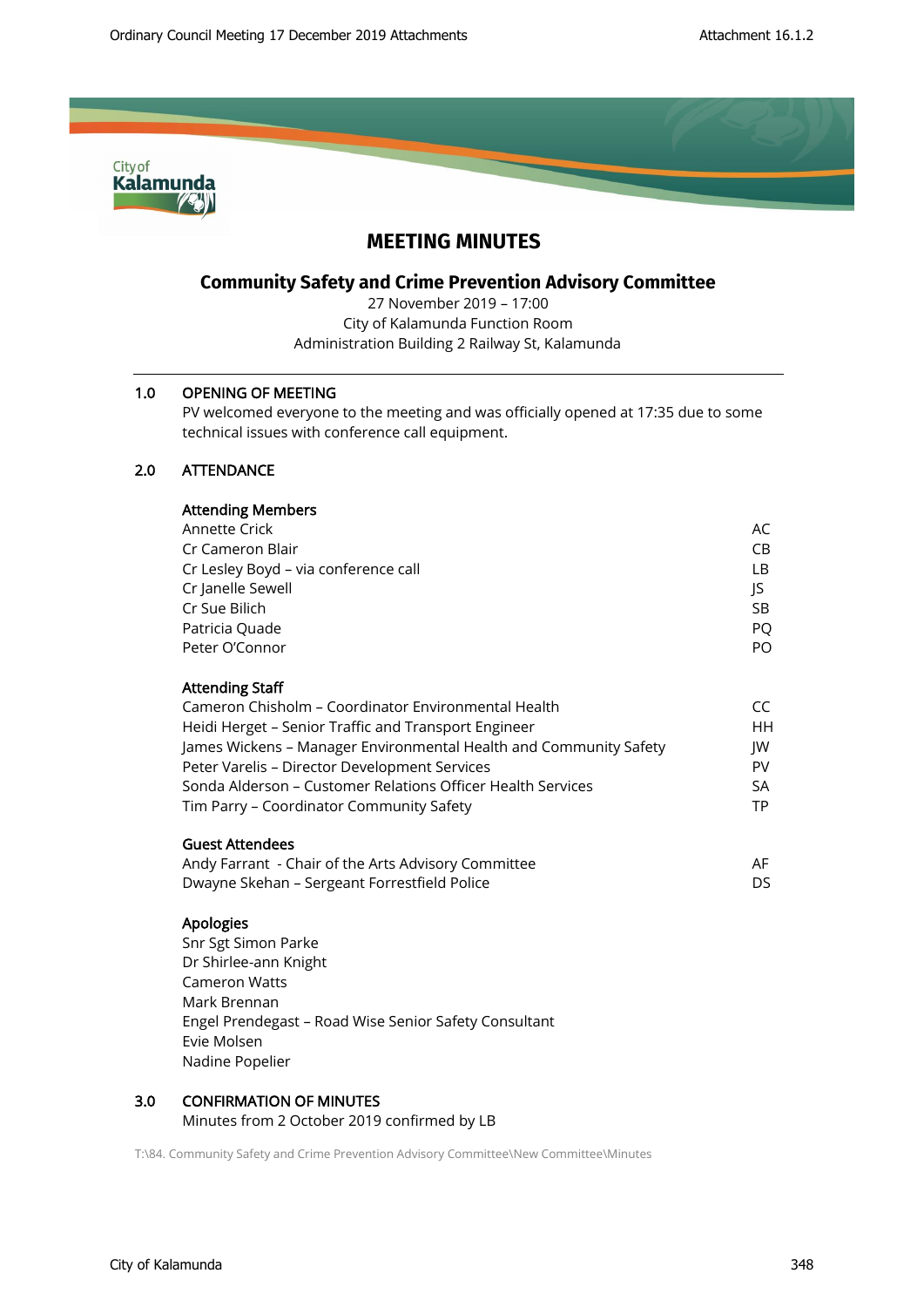### 4.0 SPECIAL ITEMS – NEW COMMITTEE

#### 4.1 Governance Induction

PV presented the Governance Induction for the new committee members.

#### 4.2 Election of Chair and Deputy Chair

PV requested interest for the Chair. LB responded unopposed. PV requested interest for the Deputy Chair. SB responded unopposed. Congratulations was offered to both.

### 5.0 BUSINESS ARISING FORM PREVIOUS MEETING

#### 5.1 JW to follow up with Simon Parke regarding Dr Paul Cozens presentation.

JW has emailed SP however he is on leave. DS advised SP has had reached out to Dr Paul Cozens but was yet to receive a response.

Action: Was suggested that JW approach Curtin University on the matter. - JW

#### 5.2 Andy Farrant invited to the committee meeting.

### 5.3 Speed Zoning Reduction Investigations

HH informed the committee that the report was presented to council last night and was endorsed for the Town Centre – Stirk Street to Burt Street, Haynes Street, Railway Road to Canning. DS asked if there had been any investigation into hotspots outside the City centre such as Forrestfield and HH informed that yes, there were two areas.

- 1. Hale Road, Forrestfield Dawson Avenue to Anderson Road.
- 2. Kalamunda Road, High Wycombe Wittenoom road to Cyril Road.

HH update on the lane off Burt Street. It's been, or will be shortly, closed off near the childcare due to the antisocial behaviour that's recently been reported.

Proposal for Swindells Lane to be made one way was endorsed by council last night. The works will be budgeted for the next financial year.

HH invited the attendees to get involved in Flowing through the Engage Site – Closes 16 September at 5pm.

HH currently working on the Integrated Transport Strategic Plan. She'll refer it to CSCPAC. Contact HH with any queries.

The Quarterly New Letter from Roadwise covers a few interesting topics. Road Ribbon commenced 17 November. Aim is for 0 fatality, 0 injury. Further information can be found on the RoadWise website. There is also a push for high occupancy vehicle transport. Statistics from both Main Roads and RoadWise indicate that WA drivers are slowing down which is positive.

Action: HH to forward Integrated Transport Strategic Plan to JW and PV for distribution to CSCPAC. And the control of the control of the control of the control of the control of the control of the control of the control of the control of the control of the control of the control of the control of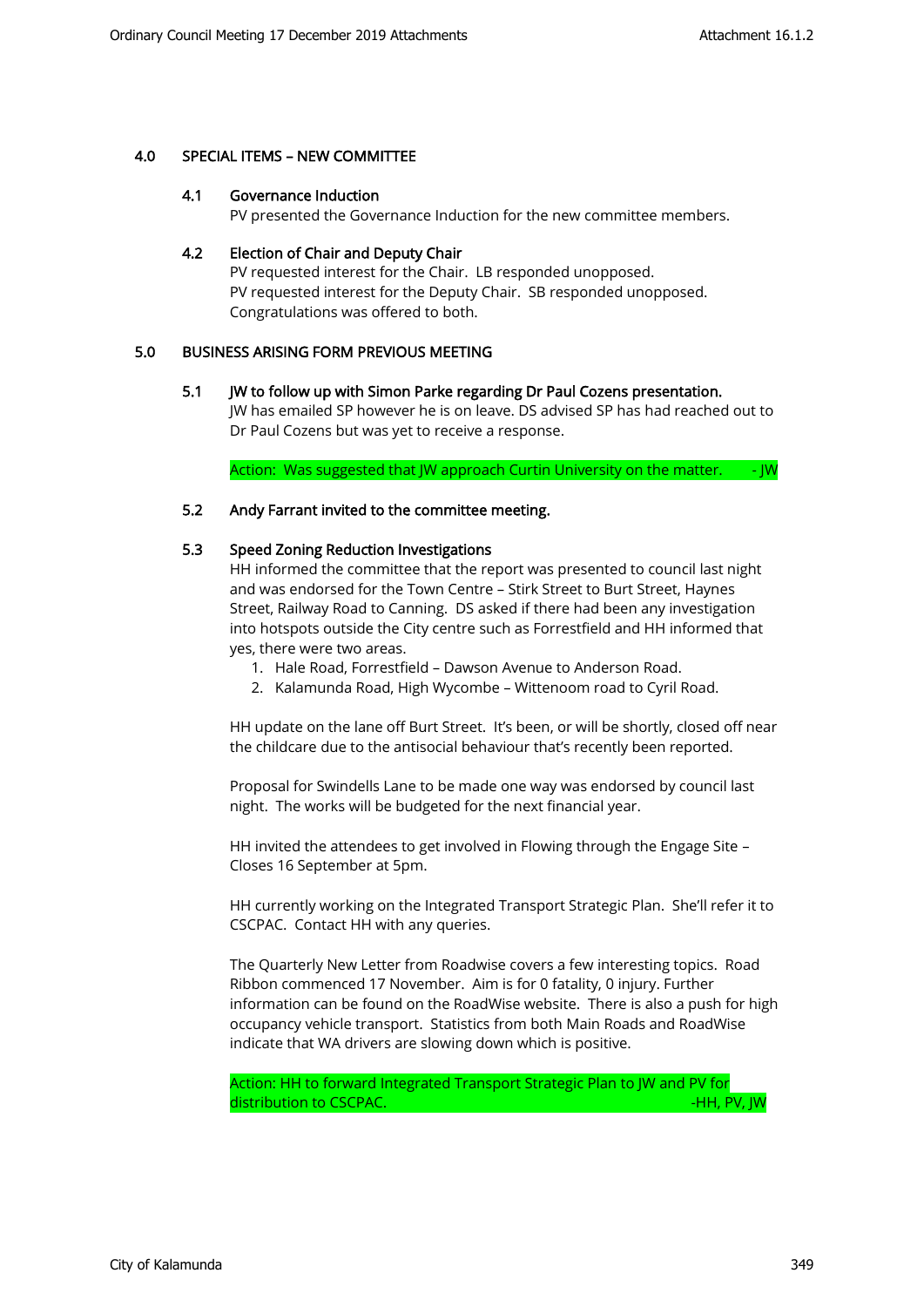HH said that the scope on the 40kph proposal has evolved and will provide an update ant next meeting.

#### Action: HH to provide update at next meeting. SA to add to next agenda. –HH, SA

LB asked if HH could update on the faces for speeds. HH said they have sourced 2 sign trailers from WALGA for Jan 2020 that will provide positive reinforcement for those abiding by the speed limit with a smiley face and a sad face those who are not. LB wanted to know if the plan was for these to be placed in the 3 previously identified areas for speed reductions and HH said they hadn't got that far as yet.

DS wanted to know if further areas where being investigated as high-risk areas. LB gave some history on the investigations completed by the previous committee and how these areas where identified as areas of risk including key identifiers such as infrastructure E.g. Schools, shopping centres etc. She said further community consultation will take place.

HH also said that they are working with the Public Transport Authority to ensure connectivity around the High Wycombe South and the rail link.

AF raised his concerns regarding issues at the Zigzag. Hooning, domestic disputes, camping, and drug use having all been reported including close calls for cyclists. He requested that he brief LB further on this issue at a later date and would like the committee to become familiar with the Cycle Plan.

HH commented that there are also complaints of cyclist's unsafe conduct such as going the wrong way along the Zigzag causing potential for accidents. She said that she believes it is definitely worth conducting further investigation into safety risks in this area and is keen to explore it further.

AF recommended collecting first-hand information from staff in Waste Services who service this area.

Action: Anti-social issues at the Zig Zag To be added to next agenda and discussed further. - HH, AF, SA

PQ asked if there had been any positive feedback received since the installation of the pedestrian cross walk on Canning Road near the IGA.

HH said that there hadn't been positive feedback received but the complaints from users had greatly reduced. The complaints being received are by drivers who have said they can't see the crosswalk clearly. Additional signage has been installed for this reason. HH said that a signalled crossing was wanted but due to it not meeting the warrants it was rejected. However, there is still a push for it and a petition for further works at that crossing. DS believes it is an accident waiting to happen and further improvements would be highly beneficial.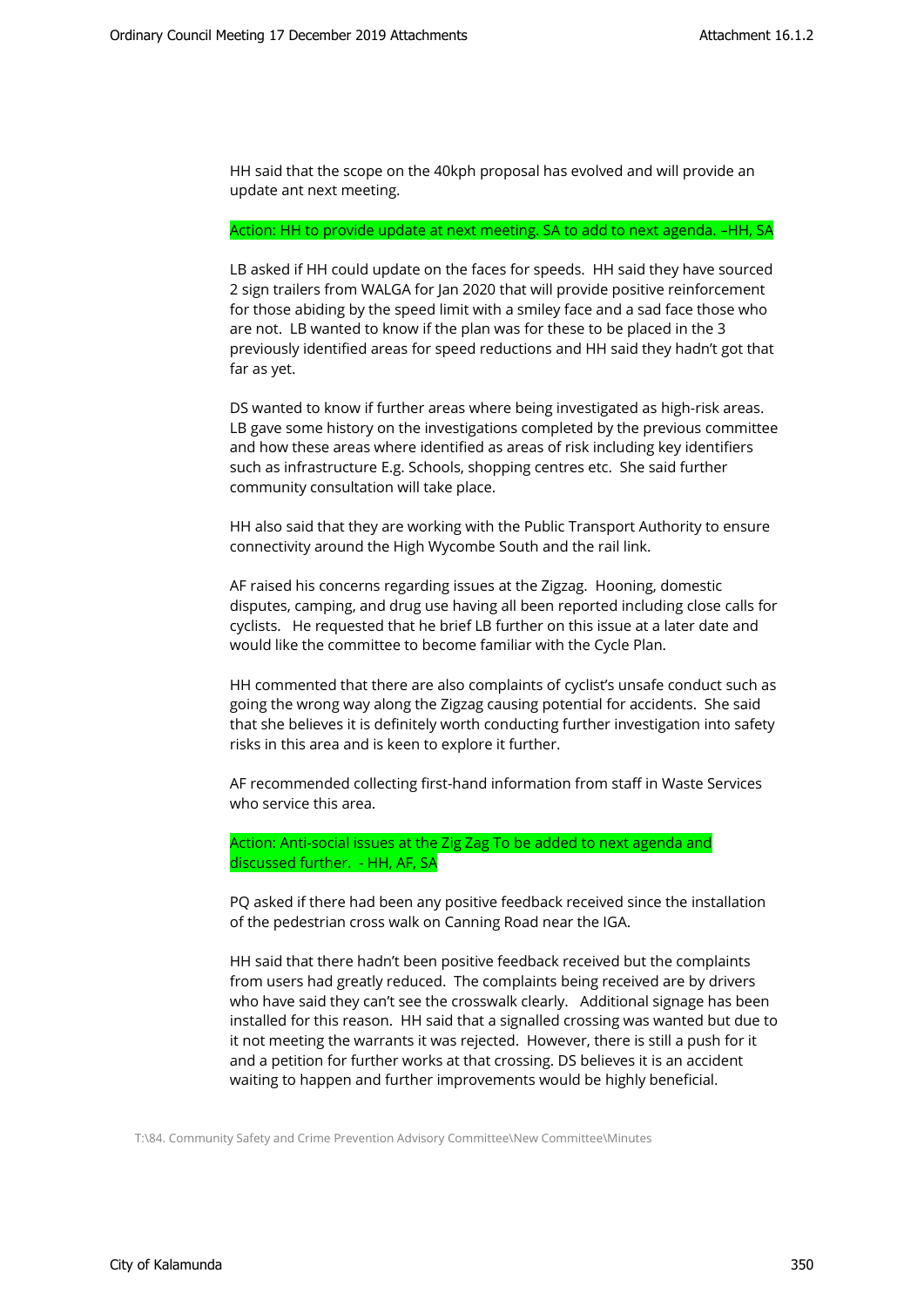HH also informed that the speed bumps will be removed as part of the city centre improvement plan to reduce confusion over right of way.

HH thanked the group and left the meeting.

### 5.4 Open Youth Consultation Sessions

### 5.5 Update draft Community Safety and Crime Prevention Plan Following Community engagement.

### 6.0 DISCLOSURE OF INTERESTS

None

### 7.0 CORRESPONDENCE – IN/OUT

7.1 Andrew Hastie MP – Federal Member for Canning – Round 5 Safer Communities Grant – Not discussed

### 8.0 **ITEMS FOR COMMITTEE CONSIDERATION**

### 8.1 Discuss Arts Advisory Committee involvement with Crime and Safety Committee – Andy Farrant - Chair of the Arts Advisory Committee (City of Kalamunda)

LB explained the three areas of future youth engagement being;

- 1) Sporting opportunities Where funding will assist with individual registrations and equipment, and the encouragement of parents to help kids from other families with transport etc.
- 2) Men's Sheds Giving youth the opportunity for youth to learn helpful life skills from the members such as mechanics E.g. Disassembling and fixing car engines, repairing furniture etc.
- 3) Arts This comes in a number of mediums being music, drawing, painting and drama.

There are concerns about youth disengagement and these areas can not only give useful life skills but also have the potential of reducing youth crime in the City.

LB then introduced Andy Farrant and asked him to present to the committee.

AF explained that the arts come in many forms that many don't think of. This includes such mediums as radio, TV, magazines and books. It isn't just entertainment but offers great career opportunities and economic gains. An example he gave was the gaming sector that is a multibillion-dollar industry. He also mentioned that the Arts in one of the fastest growing employment sectors.

Action: AF offered to send JW a report that discusses the International and National arts contribution to the local and greater community and economy. -AF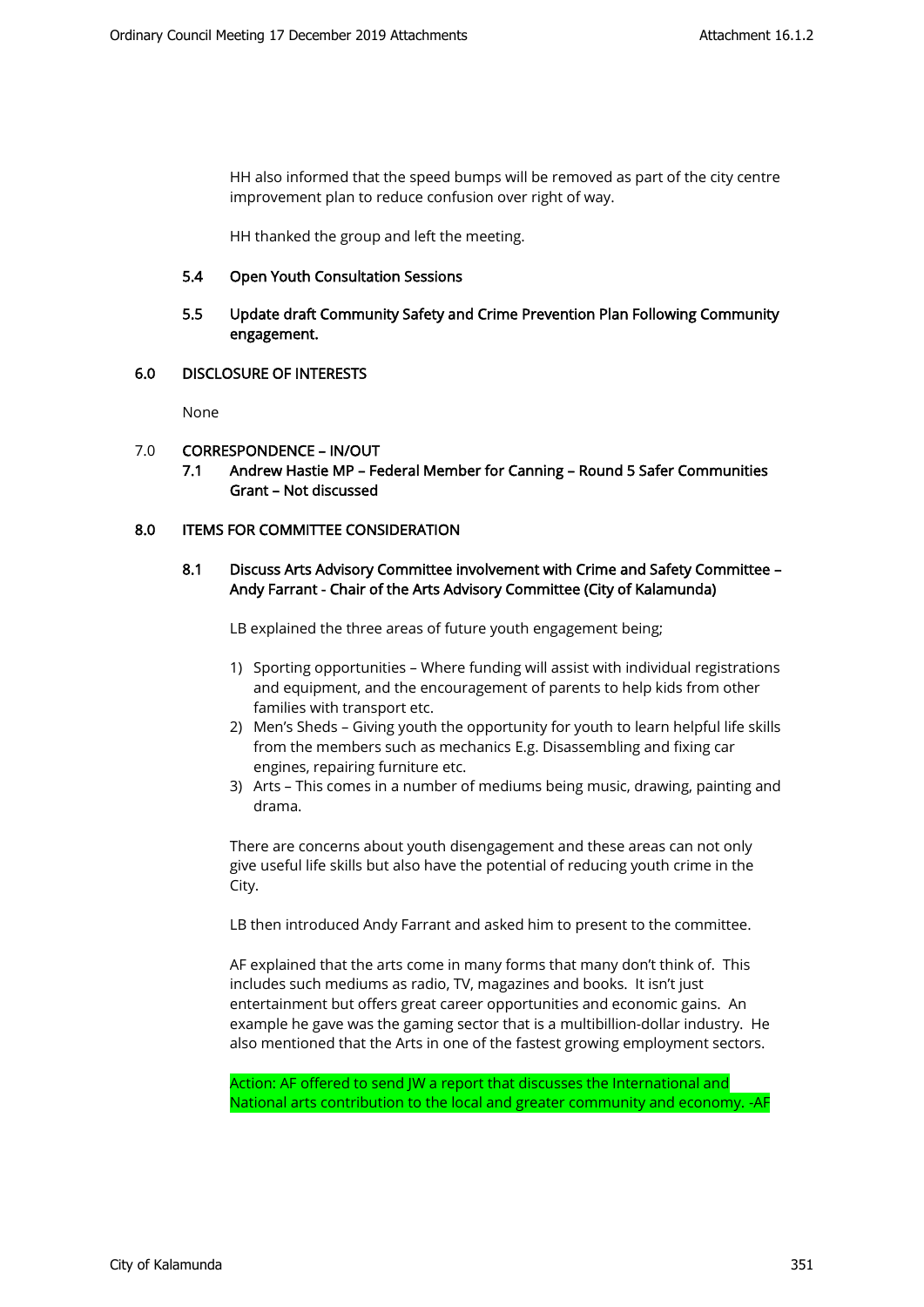AF pointed out that Kalamunda Senior High School is an arts school with the potential to produce artists in residence with the City offering encouragement and support for these young people.

AF explained that the Arts don't only provide creative skills but improves cognitive skills, social cohesion and crime prevention.

He congratulated the City for thinking this way and taking a strategic view on how more arts can be introduced and encouraged in the City.

LB requested that AF speak about the WA Youth Theatre Company. AF says his involvement has seen the company turn out well-adjusted young people with newly learnt life skills such as time management and communication skills. It engages those from all walks of life and cultures including those with disabilities.

AF gave an example of a community arts group who assisted a group of passionate Aboriginal men from the Yiyili community to form a reggae band in 2007. The Walkabout Boys continue to play all around Western Australia and have been presented with a number of awards for their music.

AF said that the City now has a budget for a Community Arts coordinator and there will be Artists in Residence programs introduced in April/May next year.

AF thanked LB and everyone for their time before leaving the meeting.

LB asks SB to take the chair as she leaves the meeting also.

#### 8.2 Draft Community Safety and Crime Prevention Plan (CSCPP) – James Wickens

JW explained that the previous 5-year plan has expired and want to give special thanks to Evie Molson – EHO Trainee, for all the time and work she has put into the new CSCPP.

JW asked if everyone had had a chance to look over the draft CSCPP. Some had had a quick look but asked if they could have more time to look at in more detail. JW was happy for everyone to have more time to review the draft.

Action: JW to circulate Community Safety and Crime Prevention Plan for comment prior to the next meeting -JW and the next meeting -JW and the next meeting -JW and the next meeting -JW and the next meeting -JW and the next meeting -JW and the next meeting -JW and the next meeting -JW and the next meet

JW explained that intent was to seek the committee's endorsement for public advertising of the plan, SB stated that she didn't believe this was possible without council endorsement.

JW clarified the intended process was to seek CSCPAC endorsement prior to community advertising, review of submissions and then sent to council for consideration.

Action: SB asked JW to clarify the procedure before advertising.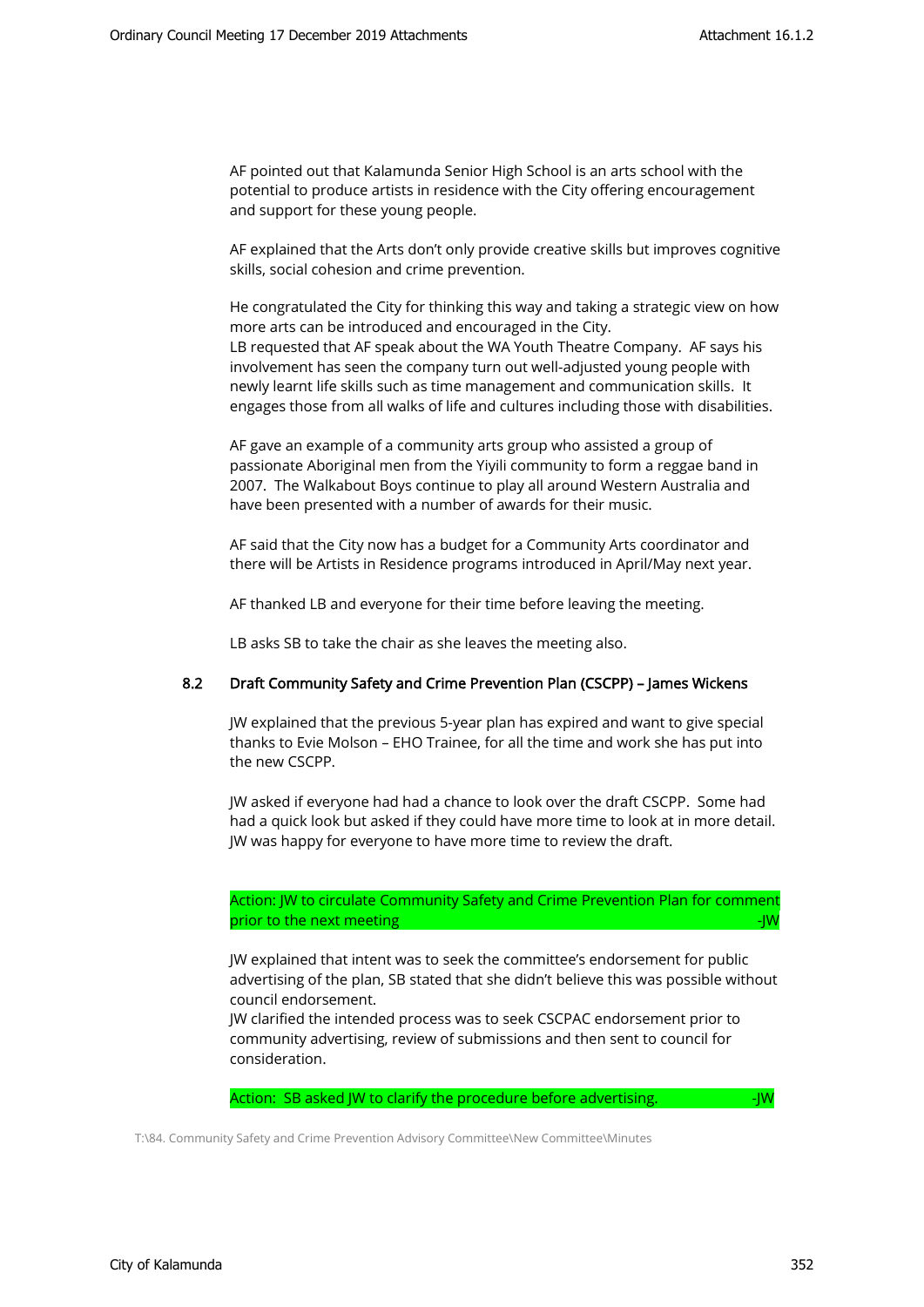CB said to be mindful of going out to community advertising early in the year as it may be missed so close to the holiday season.

SB mentioned that the Youth Engagement Plan had been deferred at Council meeting last night so would be good for the committee to get up to speed with that as well. It was suggested that Nadine be invited to present the plan at the next committee meeting.

Action: Ask Nadine if she could present on the Youth Consultation session workshops at the next committee meeting -JW

JW invited those with questions or feedback, regarding the CSCPP, to feel free to contact him to discuss prior to the next meeting.

### 8.3 Side Effect – Lesley Boyd

Action: Item to be moved to next agenda **Figure 10** and the set of the SA, LB

### 9.0 URGENT BUSINESS WITH THE APPROVAL OF THE PRESIDING MEMBER

9.1 CC passed on a request from Catering that we please inform them of any dietary requirements and allergies in the future prior to the next meeting.

### 10.0 DATE OF NEXT MEETING

12 Feb 2020

#### 11.0 MEETING CLOSED

18:50

Attachment 1. Arts and Culture Report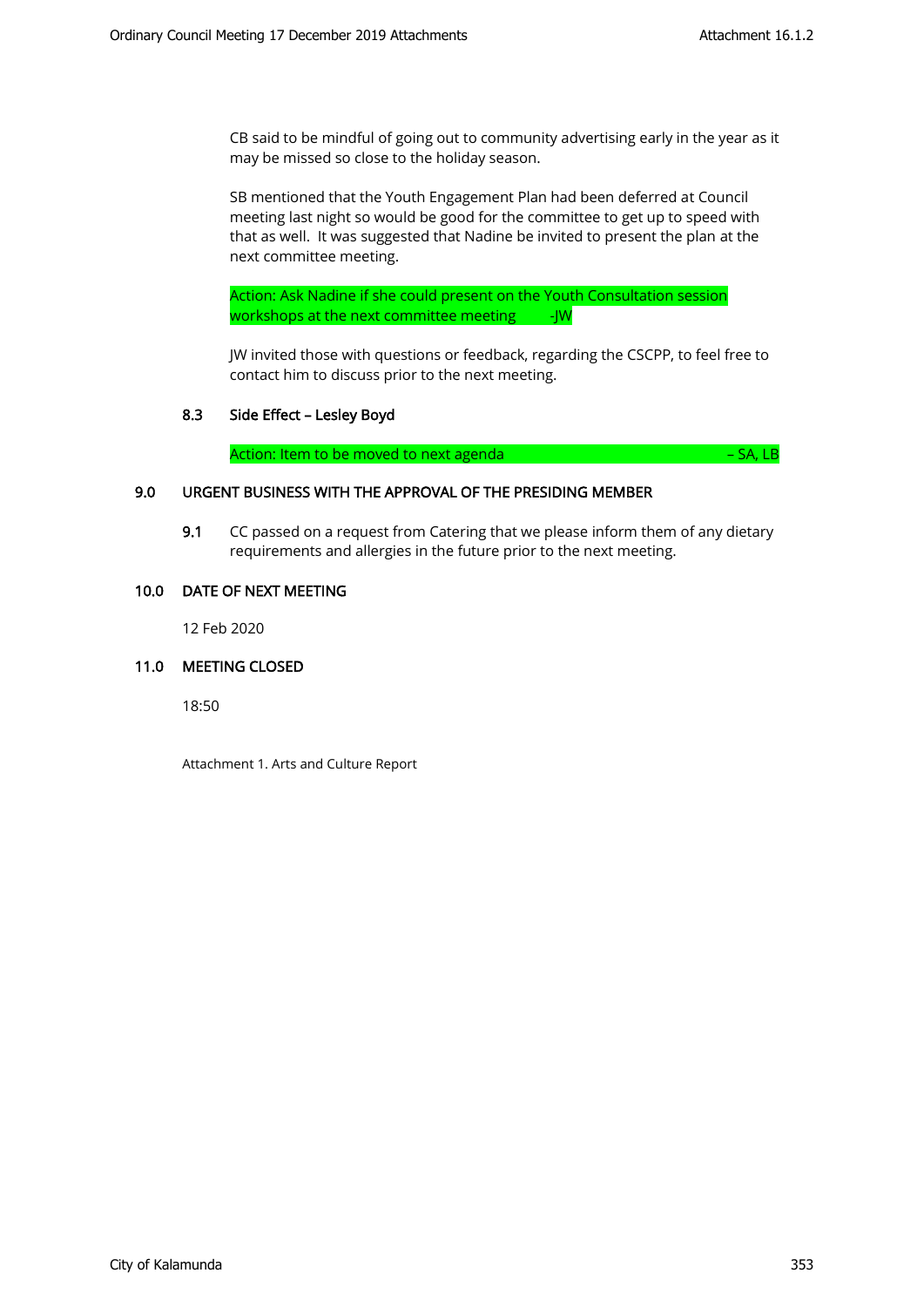Attachment 1.

#### **Arts and Culture Frequently Asked Questions**

#### **Why do we need an arts and culture - what is the point of it?**

International and national research has shown that the arts sector can contribute significant amounts to local tourism and economies. Cities that embrace creativity as part of the fabric of their community are more resilient, more engaged and more innovative, which helps create success in other areas of the local economy.

#### **Arts and culture is just the opera, ballet and orchestra, isn't it?**

In Australia the arts and culture sector are much more than these three performing arts. The sector too is a major employer of professional artists and arts workers and it plays a very strong role in the quality of life for people across the country. Activities from writing and reading, listening and playing music, singing, gaming, designing and making art, film and television and a host of other daily activities are all part of the Australian arts and culture sector. The sector is also a major contributor to the Australian economy.

#### **How big should a local government be before it builds an arts centre?**

There is no single answer to this question. The decision to commission the Mandurah Performing Arts Centre was taken around 1991 when the City's population was 13,231, the Bunbury Regional Entertainment Centre opened in 1990 and in 1991 the population was 12,748. Armadale far exceeds these population levels now, in 2018.

#### **Are arts and culture really that popular with the general public?**

In 2017, 94% of people surveyed agreed that arts and culture was important for children to access. 81% agreed that it was an important sector for government to support and 77% said that the arts make them feel good4. 62% feel the arts makes an important contribution to their community.

#### **Does the State Government spend much money on the arts?**

In WA just \$2 per person per week is spent by the State Government on the arts with 40% of responses agreeing that this should increase to up to \$10 per person per week or more5.

#### **Do many people work in the culture and the arts sector?**

The arts sector has recently been identified as one of the top five industry sectors for employment growth in WA for the five years to November 2017. The arts and recreation industry, which employs 27,200 West Australians, increased by 19.7%6. The sector also is supported by hundreds and thousands of volunteers across Australia each week. These efforts and this contribution are largely uncounted.

#### **Are the arts just about creativity and making things?**

There are so many more benefits from being engaged in arts and culture. As well as the pleasure of the shared experience that the sector offers, it also has a profound effect on how communities behave, the confidence of individuals and the general population and also community aspirations. The Australian Cultural Ministers' Council research found that engagement in the arts improved cognitive skills and educational attainment for individuals, increased self-esteem and community confidence, boosted social cohesion and behaviour and played a role in crime prevention.